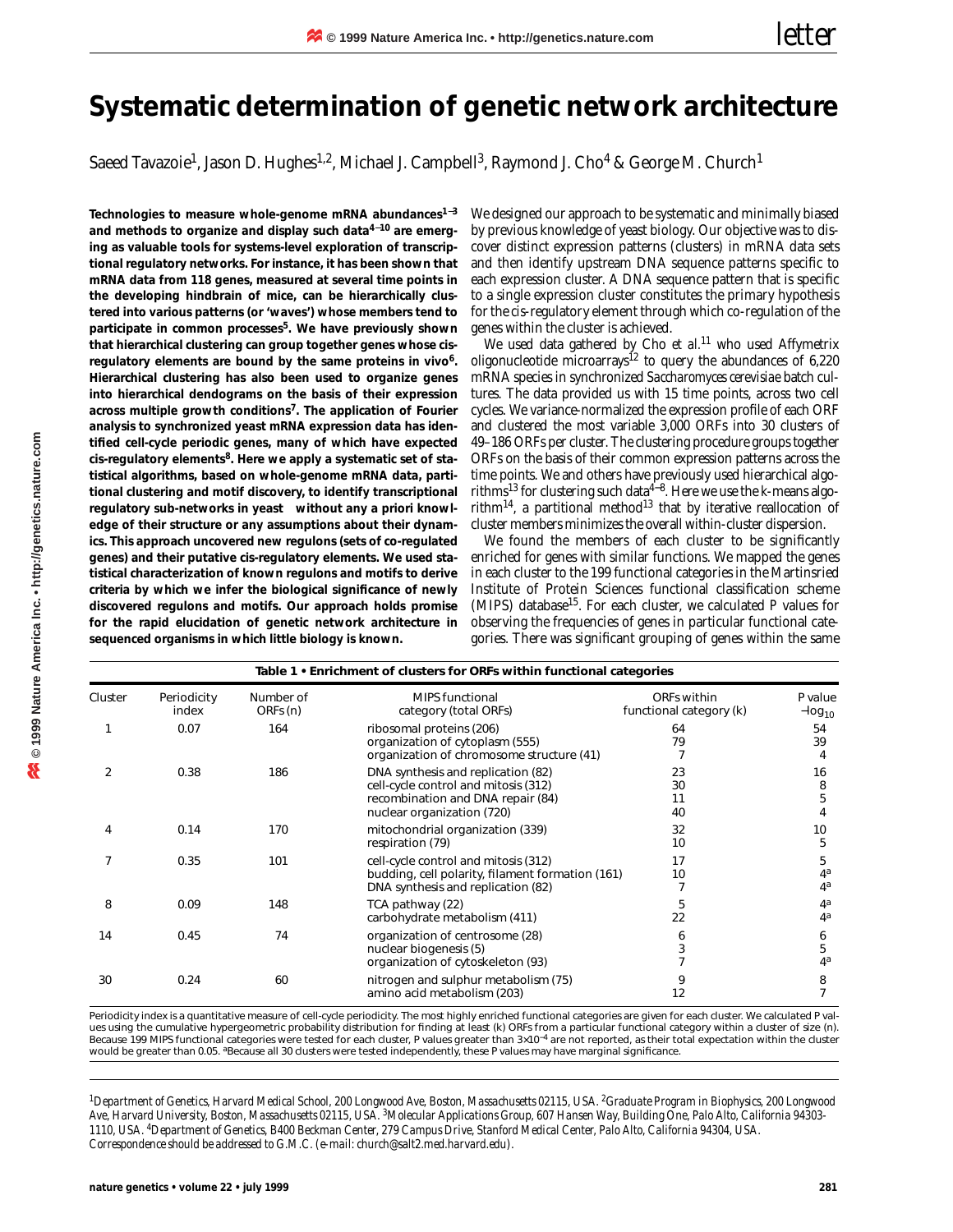

**Fig. 1** Top periodic clusters, their motifs and overall distribution in all clusters. *a*, Mean temporal profile of a cluster, named according to the biological functions for which it is most highly enriched (with the numerical designation of the cluster in parentheses). Error bars represent the standard deviation of the members of each cluster about the mean of the particular time point. *b*, Sequence logo representation of the motif(s) discovered within the cluster. The height of each letter is proportional to its frequency. The letters are sorted with the most frequent one on top. The overall height of the stack signifies information content of the sequence at that position (0−2 bits). Motifs M14a and M14b were identified in this study. *c*, The occurrence of the motif across all 30 clusters.

functional class (Table 1). The most notable functional grouping occurred for genes in cluster 1, where 64 of 164 genes encode ribosomal proteins (*P* value of 10<sup>−</sup>54). Not all clusters showed significant enrichment for function. The members of such clusters may participate in multiple classically defined processes and therefore may not show significant enrichment in any one functional category. Alternatively, the number of clusters (30) may overestimate the underlying diversity of biological expression classes in the data set. We erred on the side of over-classification, however, to avoid missing significant expression classes. Subsequently, independent analyses, such as functional category enrichment and motif searching, aid in determining the biological significance of the clusters a posteriori. Note that the functional categories are only used to represent the enrichment of the clusters and were not used in any aspect of the analysis, including the motif discovery phase. The complete analysis is available (http://arep.med.harvard.edu/network\_discovery).

The temporal profile of each cluster is represented by a plot of the mean, variance-normalized expression level of all the genes within the cluster (Figs 1*a*, 2*a*). Dispersion bars represent the standard deviation of the points along a particular dimension (in this case, time point). We used an index of cell-cycle periodicity to quantitate the extent of periodicity at the cell-cycle period of 80 minutes (Table 1). Of the top periodic clusters, three are profiled (Fig. 1*a*). Many of the genes in these clusters encode proteins which function in cell-cycle phase-specific processes such as replication (cluster 2),

organization of centrosome (cluster 14), and budding and cell polarity (cluster 7). Note that the timing of maximum expression for the genes in these clusters agrees with the phase during which their product is required (G1-S for replication, S-G2 for organization of centrosome and M phase for budding and cell polarity).

Most clusters have non-periodic temporal profiles (Fig. 2*a*), with some showing complex behaviour. Members of cluster 1 show a relatively steady expression level, except for the peak during M-G1, but as can be seen from the relatively small dispersion bars, the members of this cluster are tightly co-regulated—a fact recapitulated in its 10-fold enrichment for ribosomal proteins.

We next conducted a blind and systematic search for upstream DNA sequence motifs that were common to members of each cluster. We did this to identify known or novel *cis*-regulatory elements that may contribute to the co-regulation of genes in a cluster. We used the program AlignACE (ref. 16), which finds globally optimal alignments within unaligned input sequences. We found that 18 motifs from 12 different clusters passed our criteria for biological significance; their average MAP score was 35 (range 12–82). Of these motifs, seven had been identified experimentally and are known to regulate the expression of many genes in their respective clusters. Multiple factors may account for why we did not find significant motifs in all clusters. First, our criteria for calling a motif 'significant' may be too stringent. Second, the co-regulation of the members of some clusters may be achieved through post-transcriptional mechanisms (such as those controlling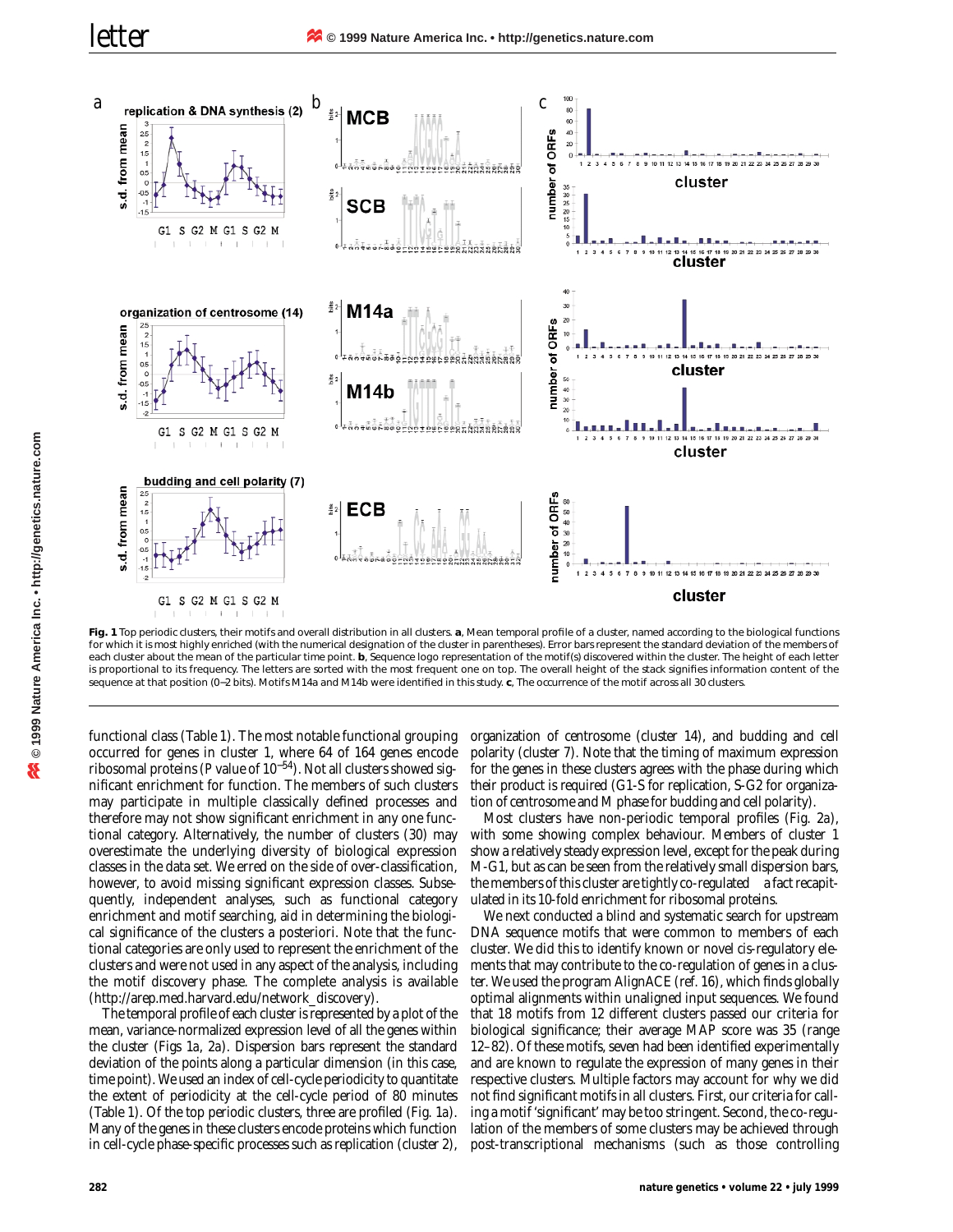

**Fig. 2** 'Non-periodic' clusters, their motifs and overall distribution in all clusters. *a*, Mean temporal profile of a cluster. *b*, Sequence logo representation of the motif(s). Motifs M1a, M3a, M3b and M4 were identified in this study. *c*, The occurrence of the motif across all 30 clusters.

mRNA stability). Finally, some of the clusters may represent noise in the data set, with little underlying biological coherence.

We have represented the motifs in a graphical format, which shows the information content in bits17 at each base (Figs 1*b*, 2*b*). Once a motif was deemed biologically significant, we searched the yeast genome to identify additional sites that scored greater than one standard deviation below the mean Berg-von-Hippel score<sup>18</sup> for that motif. We constructed histograms for the distribution of a motif upstream of all the ORFs within all 30 clusters (Figs 1*c*, 2*c*). Most motifs are highly selective for the cluster in which they were found. For example, 55 of 101 members of cluster 7 (budding and cell polarity) had the early cell cycle box (ECB) motif, whereas no other cluster had more than 4% of its ORFs containing this motif.

For the clusters whose members belong to known regulons, the expected *cis*-regulatory element(s) emerged as the highest scoring motif(s) in every case. For example, the highest scoring motifs that emerged from periodic clusters 2 and 7 have wellestablished roles in the periodic transcription of the genes in these clusters (MCB box (*Mlu*I cell-cycle box) and SCB (Swi 4/6 cell-cycle box; ref. 19) for cluster 2 and ECB (refs 20,21) for cluster 7). The same was true for cluster 1 (ribosomal proteins, Rap1p binding site22), cluster 8 (carbohydrate metabolism, STRE binding site<sup>23</sup>) and cluster 30 (methionine and sulphur metabolism, Cbf1p and Met31/32p binding sites $^{24}$ ).

We also found a cohesive cluster of 73 ORFs (cluster 14) that achieves maximal expression during the S-G2 phase. The members of this cluster function in the organization of centrosome and nuclear biogenesis (Table 1). Cluster 14 has the highest periodicity index (0.45) and its profile peaks slightly later than that of cluster 2 (replication and DNA synthesis). Our search in the upstream region of cluster 14 ORFs identified 2 new motifs (M14a and M14b) that are highly specific for these genes (Fig. 1*b*,*c*). The discovery of this large and tightly co-regulated class of periodic genes, together with their putative *cis-*regulatory motifs, extends the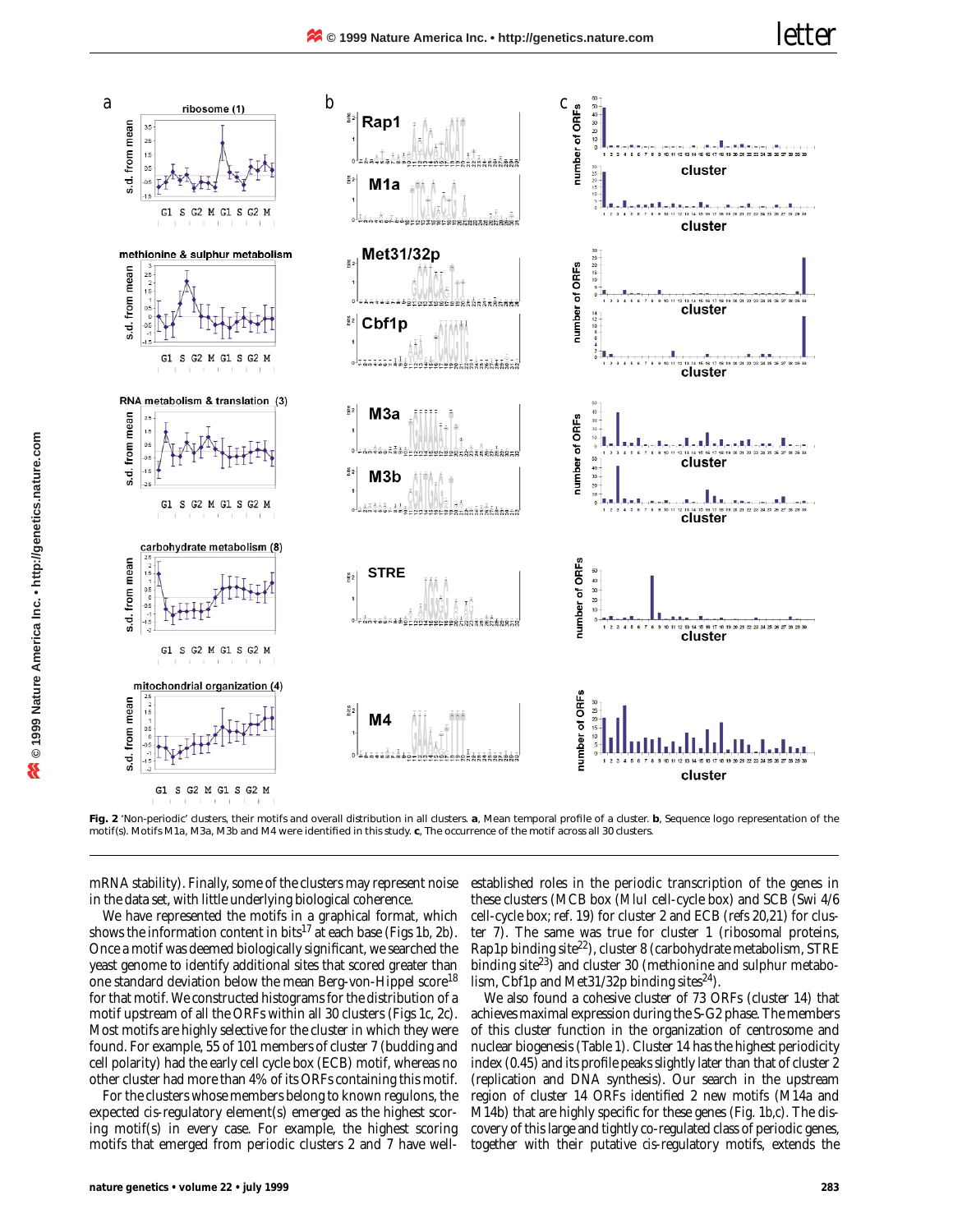number of known periodic classes, adding S-G2 to the well-known G1-S and M-phase induced regulons.

We found 2 of the highest scoring motifs upstream of cluster 3 genes (Fig. 2*b*,*c*). The MIPS classification scheme did not adequately capture the functional enrichment of this cluster, as its members spanned multiple categories with the common theme of RNA metabolism and translation. These genes encode Pol I and Pol III subunits, RNA/tRNA splicing factors, translation initiation factors, RNA helicases and various other proteins involved in RNA metabolism. The cluster 3 motifs (M3a and M3b) have not been previously described, but their strong specificity for genes within cluster 3 and for RNA and translation-related genes outside of cluster 3 suggests that they have a role in the global regulation of protein synthesis. Furthermore, motifs M3a and M3b had tight upstream distributions (Fig. 3*f*). The distances between the  $25<sup>th</sup>$  and  $75<sup>th</sup>$  percentile from the ATG were 144 (m3a) and 111 (m3b) bp, whereas the average for all the known motifs was 229 bp.

Only half of the 30 clusters were significantly enriched for functional categories or had significant motifs. What are the statistical characteristics of clusters that correlate with these independent measures of cluster coherence? An important characteristic of a cluster is its 'tightness', or roughly speaking, how close its members are to the mean of the cluster. We defined a mean Euclidean distance (MUD) for every cluster (the average Euclidean distance of all the members of a cluster from the cluster mean). Based on this metric, the clusters with significant



functional enrichment tend to be tighter (MUD=0.60 versus 0.66; *P* value=0.02). We saw a stronger correlation between tightness of clusters and presence of significant motifs (MUD=0.58 versus 0.66; *P* value=0.006). Furthermore, genes containing significant motifs within a cluster tend to be closer to the centre of their clusters.

We should stress that we designed our approach with minimal biases. Information about yeast biology did not influence the formation of clusters or evaluation of motifs. These are important criteria for the validation of emerging methodologies, as they must correctly identify the structure of known networks without any a priori knowledge of their structure or any assumptions about their dynamics. In this context, our identification of known and expected *cis*-regulatory elements as the top-scoring motif, in every case, is a significant outcome. In terms of novel regulons and their motifs, we have introduced new post-clustering analyses that characterize and validate the biological significance of expression clusters and their motifs. These analyses also

provide quantitative means by which it is possible to compare alternative clustering approaches.

The rapid sequencing of many organisms of biological and clinical importance has made urgent the task of identifying the function of many thousands of novel genes. The methodology presented here has expanded the membership of known regulons by placing hundreds of unknown ORFs into regulation and motif classes. The association of these unknown ORFs with well-characterized genes and motifs generates many hypotheses for their biological roles. Furthermore, the systematic approach presented here is ideally suited for determining the transcriptional regulatory networks of newly sequenced organisms in which little biology is known. The combination of experimental and computational approaches presented here, together with experimental verification of novel motifs and the discovery of their *trans*-acting factors, should allow the construction of the circuit diagram for the genetic network, allowing us to both understand and manipulate complex cellular processes on a systems level.